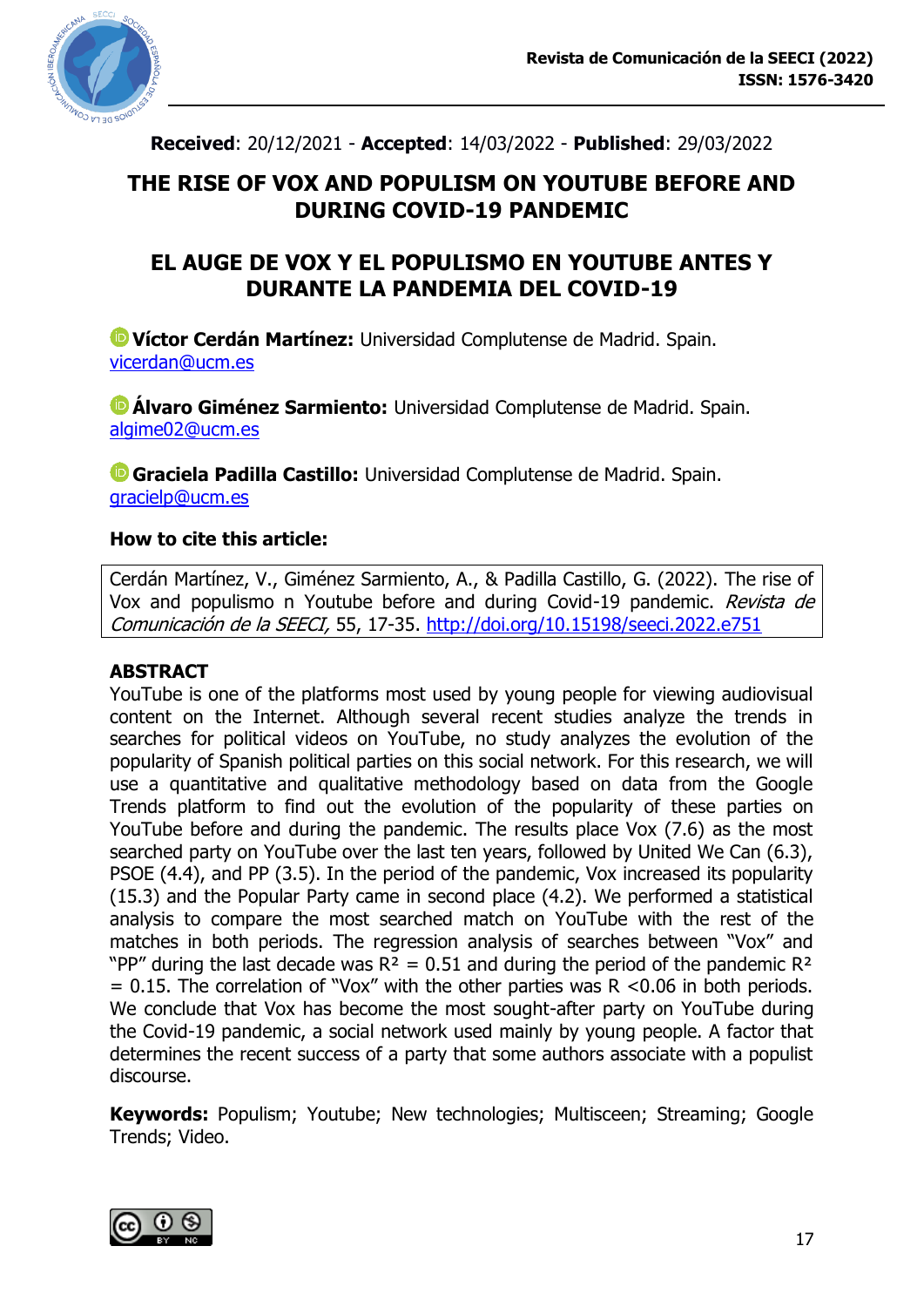## **RESUMEN**

YouTube es una de las plataformas más empleadas por los jóvenes para el visionado de contenido audiovisual en Internet. Aunque varios estudios recientes analizan las tendencias de las búsquedas de vídeos políticos en YouTube no hay ningún estudio que analice la evolución de la popularidad de los partidos políticos españoles en dicha red social. Para esta investigación emplearemos una metodología cuantitativa y cualitativa basada en datos de la plataforma Google Trends con el objetivo de averiguar la evolución de la popularidad de estos partidos en YouTube antes y durante la pandemia. Los resultados sitúan a Vox (7,6) como el partido más buscado en YouTube durante los últimos diez años, seguido de Unidas Podemos (6,3), PSOE (4,4) y PP (3,5). En el periodo de la pandemia, Vox aumenta su popularidad (15,3) y Partido Popular queda en segundo lugar (4,2). Realizamos un análisis estadístico para comparar el partido más buscado en YouTube con el resto de los partidos en ambos periodos. El análisis de regresión de las búsquedas entre "Vox" y "PP" durante la última década fue de  $R^2 = 0.51$  y durante el periodo de la pandemia de  $R^2 = 0.15$ . La correlación de "Vox" con los demás partidos en fue de R <0,06 ambos periodos. Concluimos que Vox se ha convertido en el partido más buscado en YouTube durante la pandemia del Covid-19, una red social usada principalmente por jóvenes. Factor que determina el reciente éxito de un partido que algunos autores relacionan con un discurso populista.

**Palabras clave:** Populismo; Youtube; Nuevas tecnologías; Multipantalla; Streaming; Google Trends; Video.

# **A ASCENSÃO DO VOX E DO POPULISMO NO YOUTUBE ANTES E DURANTE A PANDEMIA DO COVID-19**

#### **RESUMO:**

YouTube é uma das plataformas mais utilizadas pelos jovens para visualização de conteúdos audiovisuais na Internet. Embora vários estudos recentes analisaram as tendências nas buscas de vídeos políticos no YouTube, não há nenhum estudo que analise a evolução da popularidade dos partidos políticos espanhóis na referida rede social. Para esta pesquisa, utilizaremos uma metodologia quantitativa e qualitativa baseada em dados da plataforma Google Trends a fim de descobrir a evolução da popularidade desses partidos no YouTube antes e durante a pandemia.Os resultados colocam o Vox (7,6) como o partido mais pesquisado no YouTube nos últimos dez anos, seguido por United We Can (6,3), PSOE (4,4) e PP (3,5). No período da pandemia, o Vox aumenta sua popularidade (15,3) e o Partido Popular fica em segundo lugar (4,2). Executamos uma análise estatística para comparar a correspondência mais pesquisada no YouTube com o restante das correspondências nos dois períodos. A análise de regressão das buscas entre "Vox" e "PP" durante a última década foi  $R^2 = 0.51$  e durante o período de pandemia  $R^2 = 0.15$ . A correlação do "Vox" com os demais partidos foi R<0,06 nos dois períodos. Concluímos que o Vox se tornou o partido político mais procurado no YouTube durante a pandemia de Covid-19, rede social utilizada principalmente por jovens.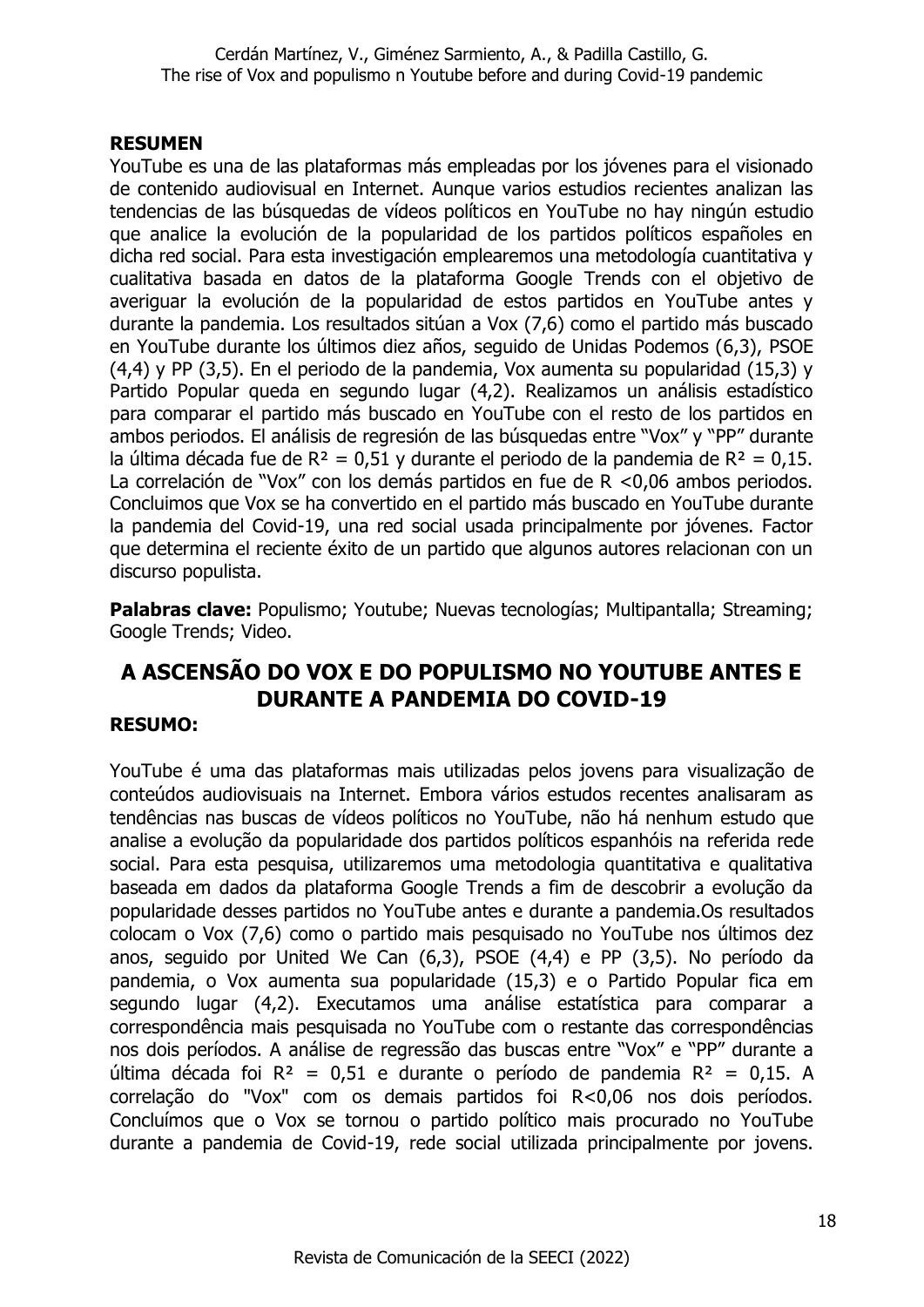Fator que determina o sucesso recente de um partido que alguns autores relacionam a um discurso populista.

**PALAVRAS-CHAVE:** Populismo, YouTube, novas tecnologias, multiscreen, streaming, Google Trends, vídeo.

Translation by **Paula González** (Universidad Católica Andrés Bello, Venezuela)

## **1. INTRODUCTION**

#### **1.1. Covid-19 in Spain**

Steve Bannon, the main ideologue of Donald Trump's media campaign, points out that populist political leaders are more likely to govern a country when there is a deep social and economic crisis. The Covid-19 pandemic has generated a very serious impact on the world economy. Specifically, the GDP of Spain fell by 11.6% in 2020 (Kahan, 2018). Although the social, health and economic consequences of the crisis remain to be seen, we can analyze how the popularity of Spanish politicians has changed, and specifically of those considered populists, during the first year and a half of the pandemic. The measures imposed by the Spanish government to curb the Covid-19 pandemic have been highly criticized by Vox, a party led by Santiago Abascal, and considered by several recent studies (Vampa, 2020; González Castro, 2021) as an example of right-wing populism in Spain. Vox's criticism of the government for the management of the pandemic reached Congress in October 2020 through a motion of censure that unsuccessfully tried to remove Pedro Sánchez from Moncloa.

In early 2020, Tedros Adhanom, Director-General of the World Health Organization (WHO) announced that the Covid-19 outbreak had become a pandemic. Given the increase in deaths and infections, the Spanish government decreed a state of alert on March  $14<sup>th</sup>$ , allowing citizens to leave their homes only in certain circumstances.

On October  $25<sup>th</sup>$ , 2020, given the escalation of positive cases of Covid-19, the Spanish government declared a second state of alert, and on October  $29<sup>th</sup>$ , the House of Representatives approved the extension of the state of alert until May 2021. Both states of alarm were challenged by Vox before the constitutional court and both were declared unconstitutional.

## **1.2. Populism: concept and political parties**

Populism comes from the suffix ism (doctrine and/or tendency) and the word "popular", from the Latin *popularis*, relative to the people (López, 2000; DEEL, 2020). In the  $20^{th}$  century, during the interwar period, the term was used to refer to very heterogeneous political movements, both rural and urban, throughout the world (Rivas, 2019). If fascism was a reaction against the emancipatory possibilities of its time, contemporary populism is a reaction against the lack of ideas and political reactions that current society is experiencing (Matthews-Ferrero, 2018). For some authors (Rivas, 2019), this may constitute a threat to democratic values when its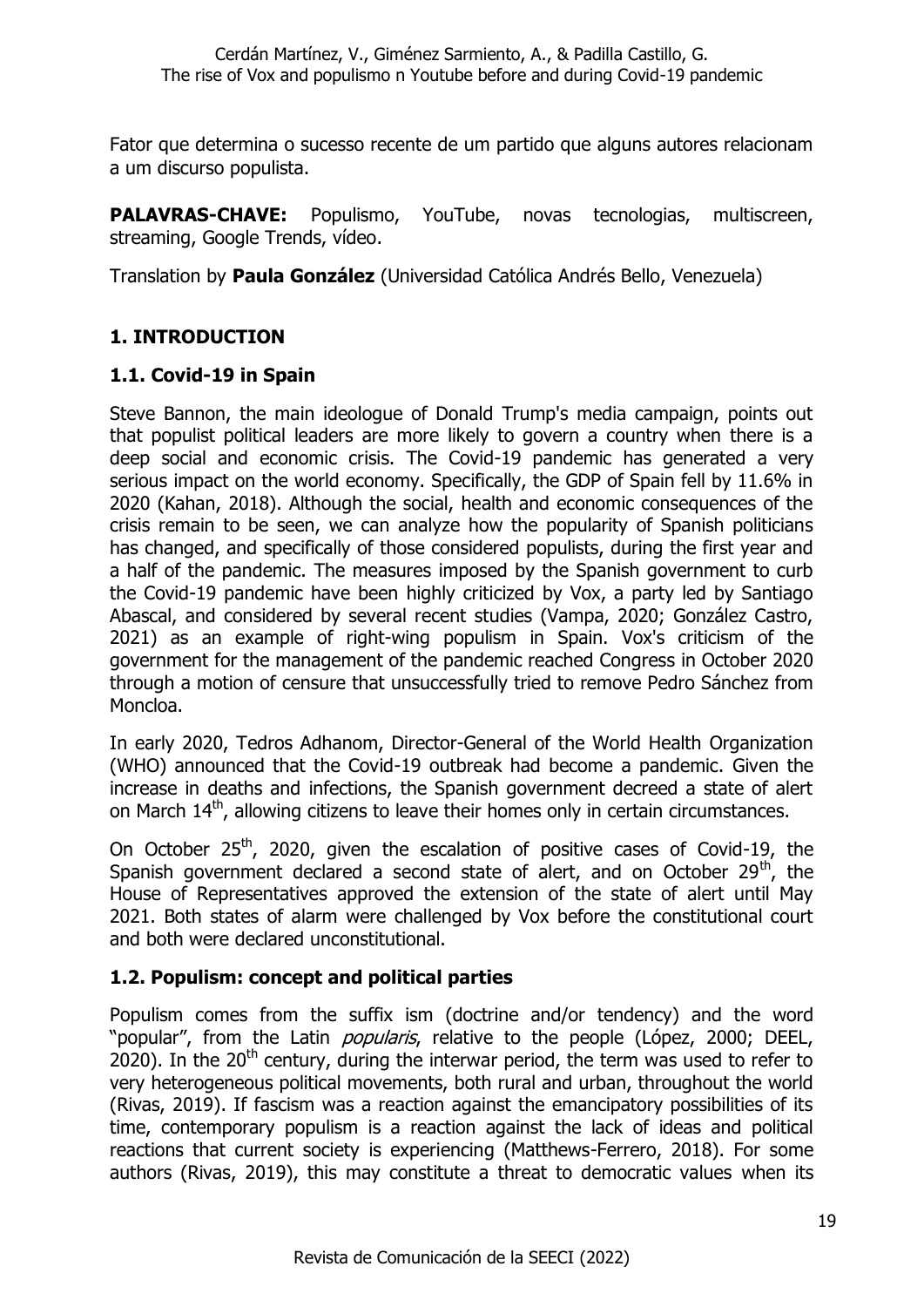substantial content is exclusive and anti-democratic.

The idea of populism is used in politics in a pejorative way to denigrate political opponents to relate it to demagoguery (Álvarez, 2014; Ylarri, 2015). In the second decade of the 21st century, several authors (Jareño Romera, 2019) consider that populism causes the division of society into two homogeneous and antagonistic groups, the pure people versus the corrupt elite. And, therefore, populism defends that politics should be the expression of the general will of the people (Jareño Romera, 2019).

Populism itself cannot be placed on the political spectrum of the left and/or right, therefore, there are populist discourses of different political courts. Likewise, populist movements can also mix left or right-wing positions, for example, combining xenophobic attitudes, commonly associated with the extreme right, with redistributive economic policies closer to those of the left.

The ideologies with which populism can be paired can be contradictory, giving rise to different forms of populism that can oppose each other (Brett, 2013). For example, in Latin America during the 1990s, populism was often associated with politicians like Peru's Alberto Fujimori who promoted neoliberal economics, while in the 2000s it was associated with those that promoted socialist programs, like Venezuela's Hugo Chavez (Ylarri, 2015). Besides left-wing and right-wing populists, populist figures such as Italy's Beppe Grillo have been characterized as centrist and liberal, while groups such as Turkey's Justice and Development Party have been described as conflating populism with Islamism (Park, 2018), and India's Bharatiya, the Janata Party has been considered to conflate populism with Hindu nationalism (McDonnell, & Cabrera, 2019). Although populists from different ideological traditions can oppose each other, they can also form coalitions, as seen in the Greek coalition government that brought together left-wing populist Syriza and Greek independent right-wing populists in 2015 (Brett, 2013).

Supporters of the ideational definition (Jareño Romera, 2019) have also distinguished left-wing and right-wing populists. The latter manifests itself as the juxtaposition of the people and the elite, as well as an additional group, which is also considered a group separate from the people and favored by the elite, such as immigrants, homosexuals, travelers, or communists. In terms of political rights, populism is often conflated with nationalism, and people and nations become interchangeable categories in its discourse.

Since the financial crisis of 2008, a wave of populist parties has flooded the international political arena. Several recent studies (Cortese and Proffitt, 2012; Berrocal-Gonzalo et al., 2017; Matthews-Ferrero, 2018; Sánchez Castillo, 2018; Zugasti and García, 2018; Rivas, 2019; Rodríguez-Serrano et al., 2019; Żuk and Żuk, 2020) have researched populist discourses and the influence of their leaders on the electorate. The arrival of Donald Trump to the United States government marks a climax in this type of political speech on the international scene (Villa-Gracia and Cerdán, 2020). As well as LePen's success in the French elections, some Brexit speeches, or a sector of the Catalan independence movement. Beyond mixing with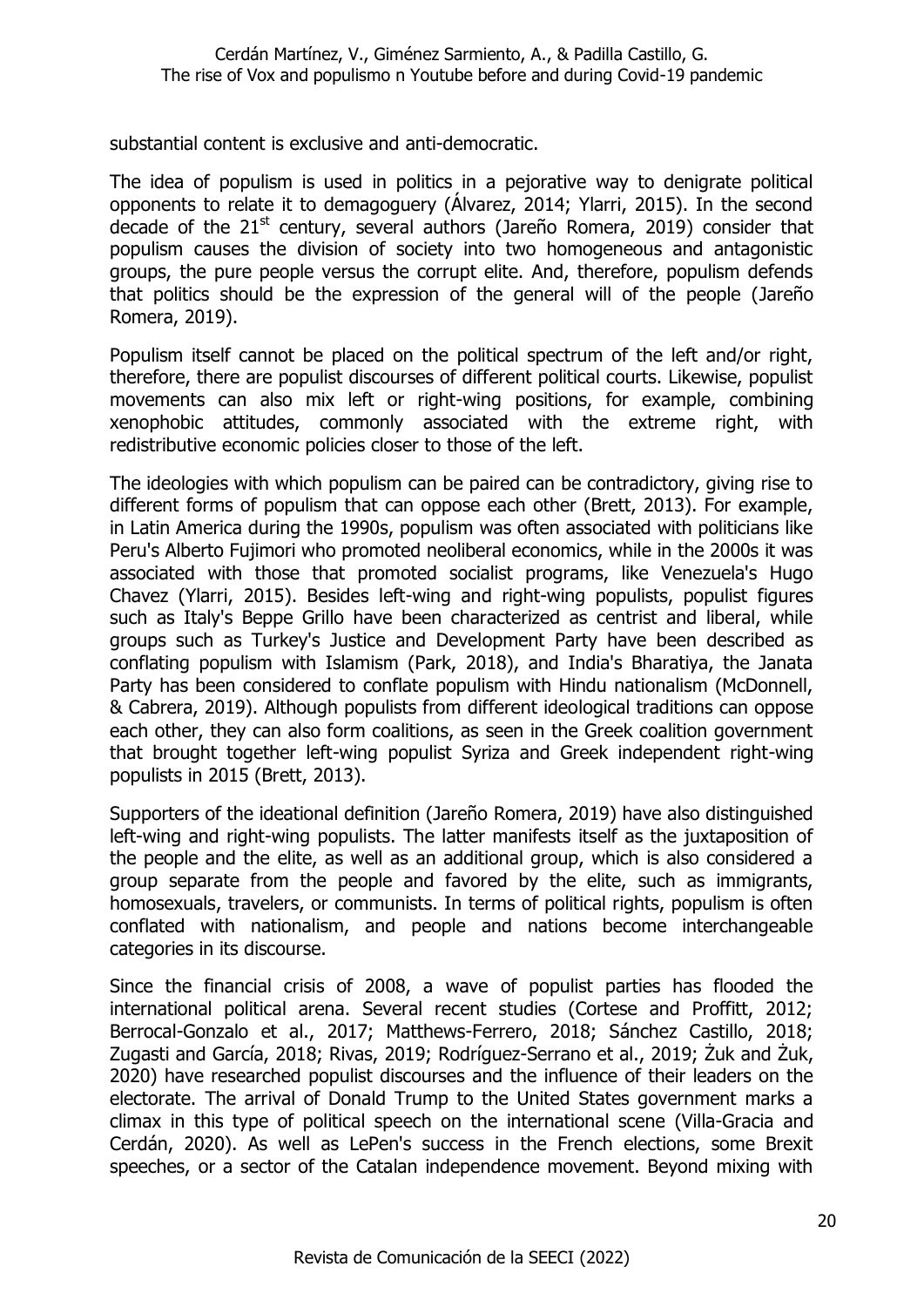other ideologies, the core of populism consists of the simplification and restriction of ideological concepts to better reach the electorate (Matthews-Ferrero, 2018).

In Spain, several studies (Casero-Ripollés, Sintes-Olivella, & Franch, 2017; Barberá & Martín del Fresno, 2019) have researched the populist nature of the Podemos political party and its leader Pablo Iglesias, others have done so on the incursion of the extreme right in the Spanish political landscape, through Vox and its leader Santiago Abascal (Rinken, 2019; Ferreira, 2019; Turnbull-Dugarte, 2019; Dementiev, 2019; Sampietro and Sánchez-Castillo, 2020, Vampa, 2020).

Although Vox and Podemos were founded in the early 2010s, the two parties have followed different paths. Podemos won, four months after its formation (2014), five seats with 7.98% of the votes in the European elections (Vidal, 2018). And since then, it has achieved a presence in public institutions, becoming, since 2020, one of the parties that are part of the Spanish government after reaching an agreement with the PSOE (Partido Socialista Obrero Español).

Vox was founded in 2013 and did not have parliamentary representatives until the Andalusian elections of December 2018, where it won 12 seats and approximately 11% of the votes. On April  $28<sup>th</sup>$ , 2019, Vox increased its presence in Spanish institutions, when the party obtained 10.26% of the votes in the general elections. Much of the success of Vox, according to recent studies (Ferreira, 2019; Rodríguez, 2021) arose through the interaction of messages with political content on various social networks, including YouTube.

Although several authors (Rinken, 2019; Ferreira, 2019; Turnbull-Dugarte, 2019; Olivas, 2021; González Castro, 2021) have related the policies of Vox and Podemos (or Unidas Podemos) with that of populist parties, other authors (Rodríguez, 2021; González Castro, 2021) indicate that some parties and candidates from traditional parties such as PSOE or PP have adopted populist discourses in recent years.

#### **1.3. Populism, fake news, post-truth**

The rise of political parties with populist discourses has increased in the world since the financial crisis of 2008 but also due to the development of new technologies that allow a faster exchange of messages and ideological content. According to several authors (Cavaller, 2017; Hernández-Santaolalla and Sola-Morales, 2019), technological advances have allowed users to comment and interact in real-time while the news is happening. So, there is a greater risk than in the information exchange of the  $20<sup>th</sup>$  century, that a piece of news is not verified and is spread to millions of people who take it as true. This new proliferation of fake news is due to the immediacy offered by new information technologies in data exchange (Cavaller, 2017; Hernández Conde and Fernández García, 2019).

Even though a piece of news is identified as false a few hours after it has been broadcast, many users will not want to assume that it is false because the content of the news fits their ideology or they are simply not interested in knowing the truth. Several authors (Cavaller, 2017; Hernández-Santaolalla and Sola-Morales, 2019) have called this type of interaction "post-truth", typical of the strategies of populist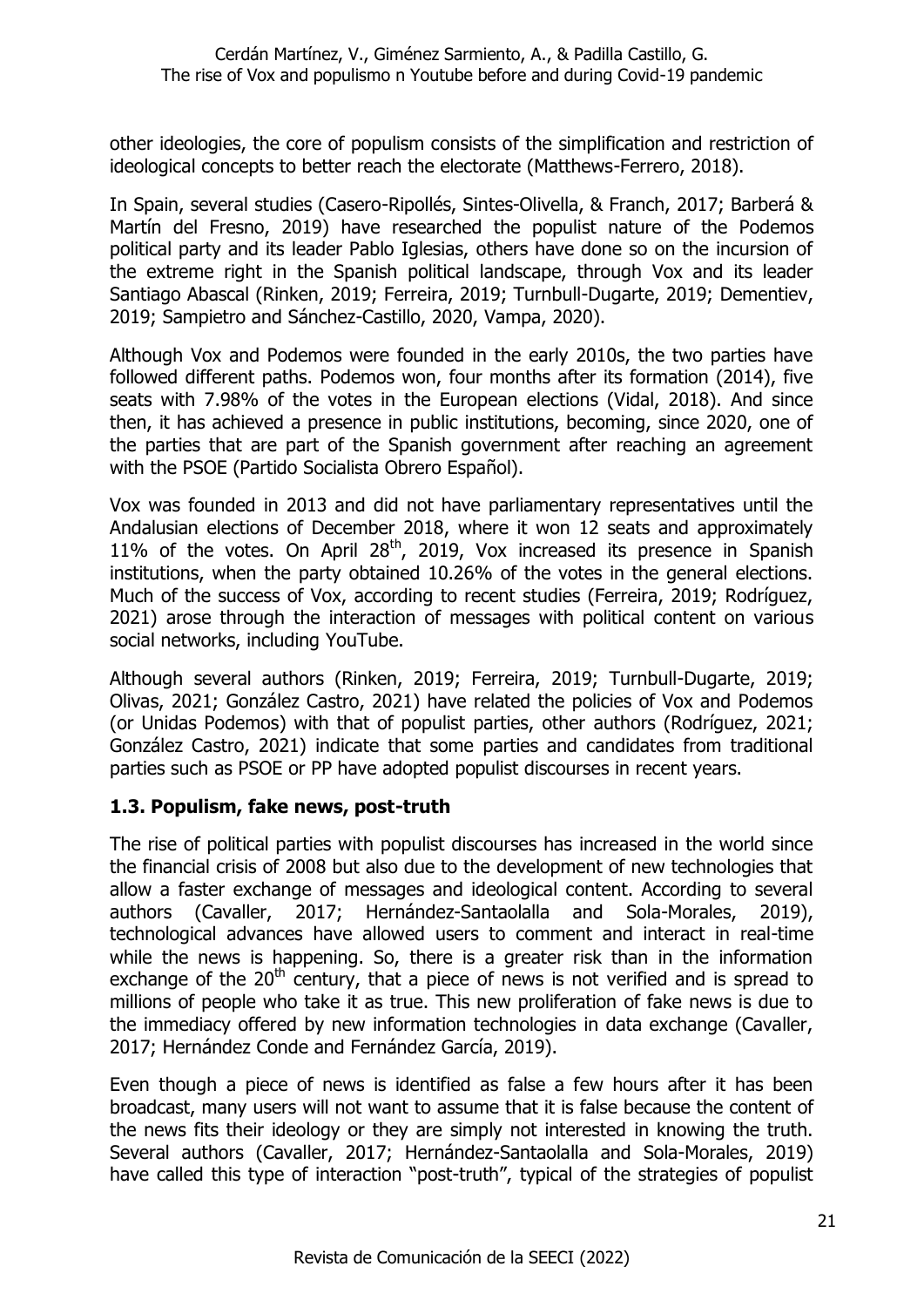parties (Hernández Conde and Fernández García, 2019).

According to several research works (Rinken, 2019; Ferreira, 2019; Turnbull-Dugarte, 2019), these types of attitudes tend to develop more effectively in conflictive environments such as an economic crisis or a pandemic. In complicated social situations, citizens are more likely to act guided by their emotions, without contrasting the information they are consuming or disseminating on social networks. One of the latest, most prominent examples was the dissemination of messages on Twitter by former President Donald Trump denouncing, without definitive evidence, fraud in the last presidential elections in the United States. This speech, aimed at the emotions of a part of his electorate, culminated in the assault on the United States Capitol (Cottrell et al., 2018). The event ended with 4 civilians dead, 52 people arrested, a policeman killed, and 14 injured. NATO intelligence services informed their governments that the incidents were part of an attempted coup carried out by President Trump with the possible support of members of the federal security agencies (Prother, 2021). This caused the social network Twitter to expel a president of the United States for the first time in history.

#### **1.4. New technologies and the aestheticization of politics**

The study of the influence of the media on politics is not something new. Several authors (Rancière, 2006; Rockhill and Watts, 2009; Ungureanu, 2015; Arceo, 2021) have determined that much of the populist discourse is determined by Walter Benjamin's philosophical idea of political aestheticization. That is the ability of politicians, through the use of technological advances, to transmit ideas, ideologies, and even myths to citizens and even modify human behavior.

Mobile phones, computers, and modern televisions can connect the world's citizens through social networks and the Internet. These changes modify, according to some authors (Ungureanu, 2015; Losiggio, 2018), the way of understanding and participating in politics.

The aestheticization of politics (Babul, 2011; Arceo, 2021) ensures that one of the main characteristics of current societies is the importance of image or spectacle, where a modification of the real image of society is produced, to transform it into a more entertaining product, more attractive to consumers.

Political, advertising and marketing activities are responsible for educating consumer tastes through meaningful information in a specific context and for a specific purpose: to sell products, ideas, and make certain things look good, interesting, and convenient (Ungureanu, 2015). The media provide ideological information that is transformed into attitudes towards the world because they form and train senses, feelings, and create beliefs to determine certain social practices. With the appearance of the Internet and, later, social networks, this exchange of ideological information becomes a more complex process, where users actively intervene creating content of all kinds, be it texts, images, memes, videos... This unstoppable activity has modified the way that  $20<sup>th</sup>$ -century users had to consume television, radio, or other traditional mass media (Barrientos Báez et al., 2019). And, therefore,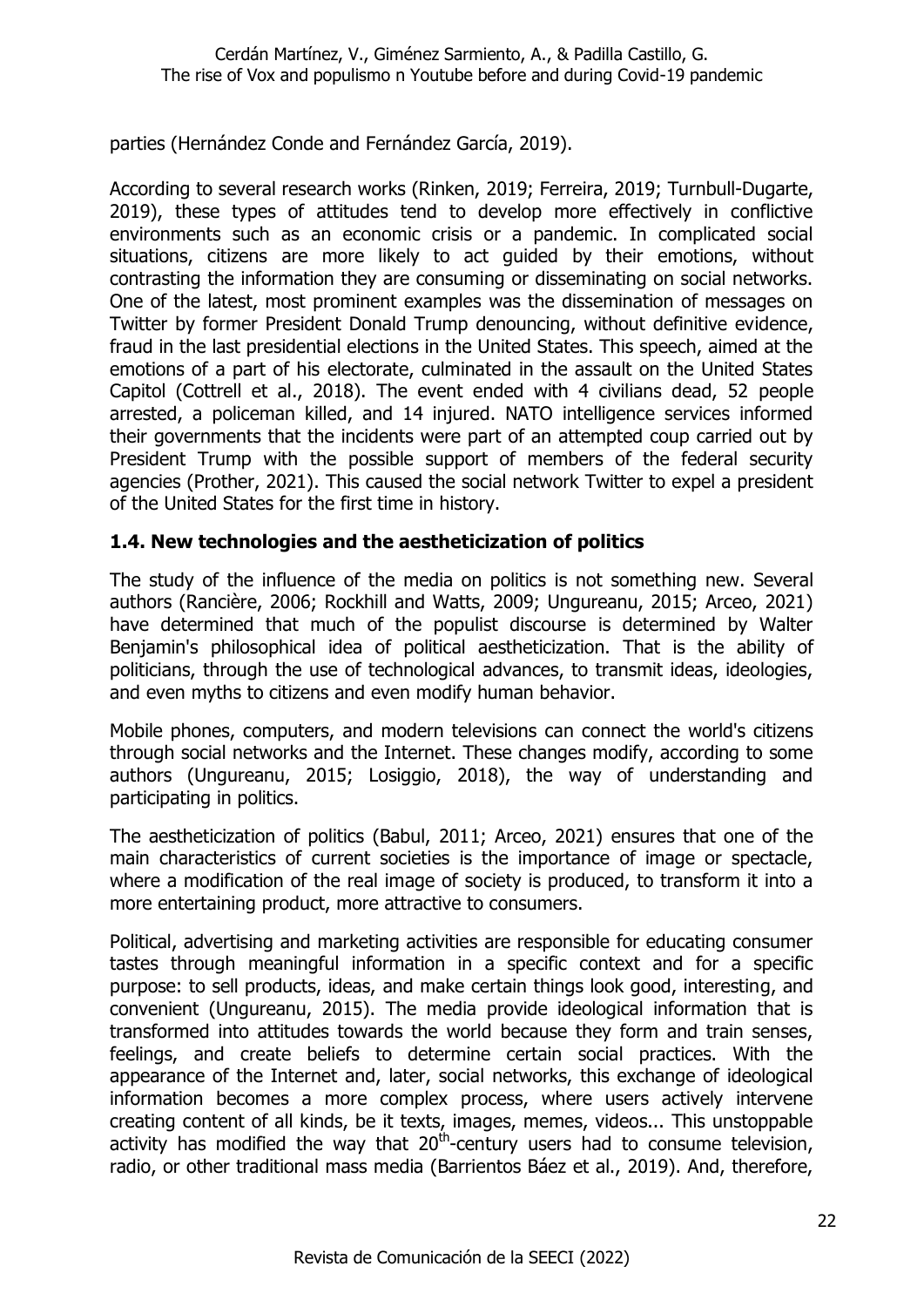it has modified the interaction of voters with their leaders and, above all, communication strategies in electoral campaigns.

All these factors greatly influence the success or failure of a politician. The degree of popularity is conditioned by technological factors that determine the so-called aestheticization of politics (Rosario and Quintana, 2010; Arceo, 2021). If political candidates do not have a presence on television or the Internet, it is very difficult for citizens to know them and vote for them. Hence, the current importance of political candidates having a resonance in Internet searches, either on search engines such as Google or on social networks such as YouTube (Lobillo Mora and Gallart Moreno, 2020).

## **1.5. The multiscreen and YouTube**

The audiovisual industry is undergoing an unprecedented transformation stage due to the technological innovations of the 21<sup>st</sup> century (Guerrero et al., 2018; Cerdán et al., 2021). From a linear television model to an interconnected, multiscreen, interactive, and personalized television, the processes of production, marketing, and viewing of audiovisual content have been modified and simplified. This digital convergence merges three main industries: audiovisual, information technology, and telecommunications (Cerdán et al., 2021). According to Guerrero et al. (2018), the possibility of YouTube users' videos gaining millions of views over traditional works of the advertising or television industry with a moderate budget is of great importance for contemporary audiovisual scenes, and most importantly, before the rise of digital natives.

This transformation in modern societies of audiovisual consumption through the Internet also has implications and is related to political changes. All populist leaders have a prominent presence on YouTube, either in their own content or generated by users who support or are opposed to their policies. For several authors (Rodríguez-Serrano et al., 2019), the proliferation of these types of videos on YouTube has generated an increase in populist political speeches, such as videos that incite Islamophobia and anti-Europeanism (Rodríguez-Serrano et al., 2019).

For years, the political content broadcast on traditional television has been related to the interaction that citizens make on the Internet. Besides searching Google for content related to what they saw on television, future voters also consume videos on YouTube about current political issues (Rodríguez-Serrano et al., 2019). And in this sense, the Spanish populist parties have a large number of YouTube subscribers. For example, Vox has 382,000 subscribers and Podemos has 116,000. The generalist parties, with a more moderate ideology, PP (Partido Popular), PSOE, and Ciudadanos have less influence on YouTube "viewers". The PP has 79,700, Ciudadanos has 54,200, and the PSOE has 26,700 subscribers.

Although several studies have been carried out on the influence of Spanish populist parties on YouTube and other social networks (Turnbull-Dugarte, 2019; Ferreira, 2019; Sampietro and Sánchez-Castillo, 2020), to date no work researches the evolution of searches about Spanish populist parties on YouTube during the Covid-19 pandemic and neither in the last decade (2010-2020).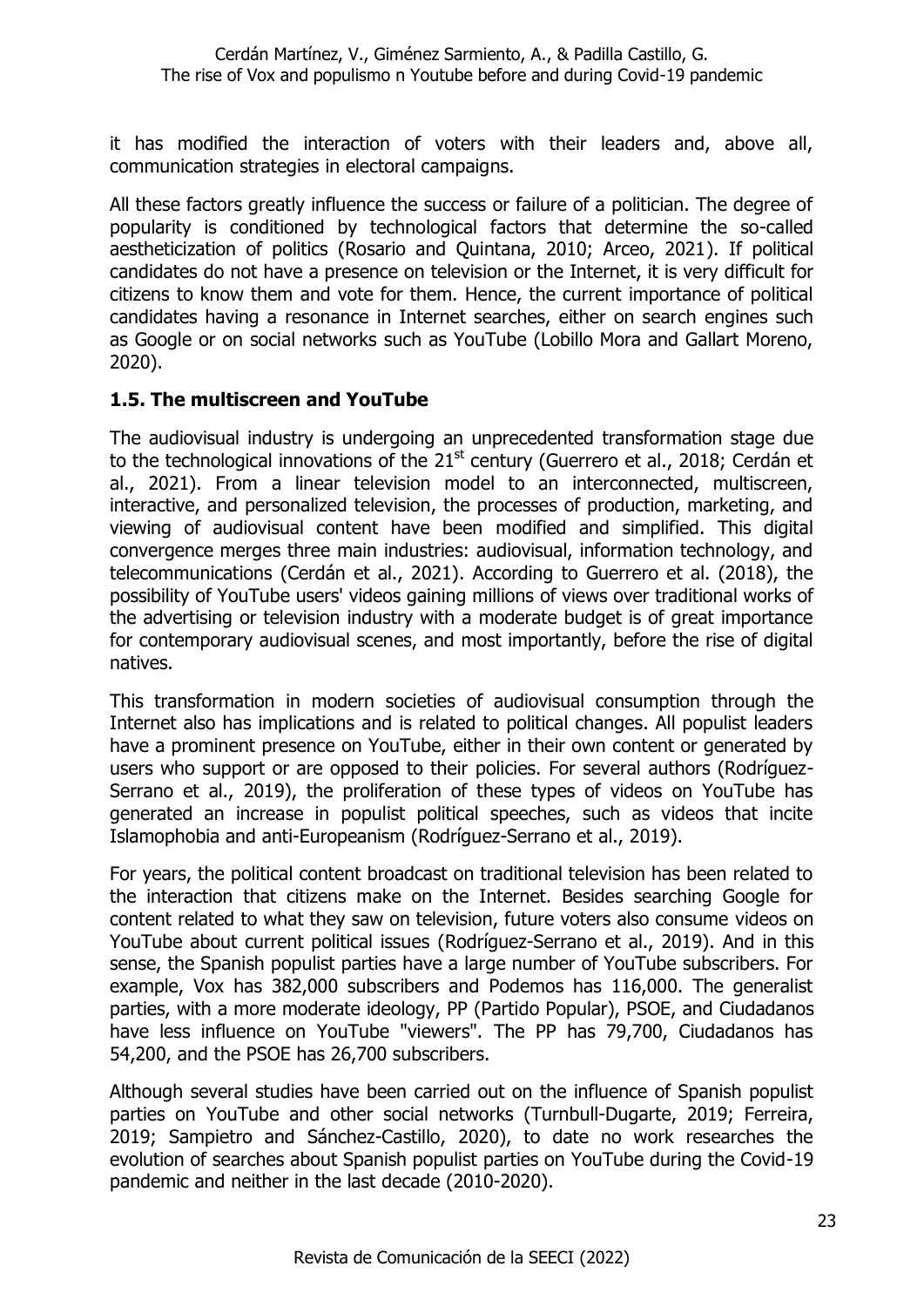## **2. OBJECTIVES**

The main objective of this research is to find out the evolution of the popularity of Spanish parties through searches carried out on YouTube to determine the importance of populist parties in this social network. First, we will carry out an analysis of a historical period, (from 2011 to 2021), and second, of only the first years of the Covid-19 pandemic in Spain (from February 2020 to December 2021). The secondary objective is to find out if there is a statistical correlation in searches for the most searched political party on YouTube and the rest of the Spanish parties. The third objective is to carry out a qualitative analysis of the dates with a higher volume of searches in both periods.

## **3. METHODOLOGY**

This research performs a quantitative analysis of the most searched topics on the YouTube platform through the data provided by the Google Trends platform. Recent research (Kamiński et al., 2019; Quintanilha et al., 2019; Cerdán y Padilla, 2019) use a similar methodology to study trends on topics of social interest in YouTube and/or Google.

The YouTube platform provides a text-based search function and results are selected based on the match of these search terms with video descriptions, tags, comments, etc. (Hardwick, 2020). Any user can consume YouTube videos without being registered, and those who are can also share, rate, or comment on videos, among other advanced functions. More than 1.9 billion users access the portal every month, which has local versions in 91 countries and allows browsing in 80 languages (YouTube, 2020). Recent studies (Berrocal-Gonzalo et al., 2017; Rodríguez-Serrano et al., 2019; Villa-Gracia and Cerdán, 2020) have used YouTube searches to research various social issues since, being one of the main platforms for audiovisual consumption, these data are representative according to the interests and trends of contemporary societies.

The data provided by Google Trends is an impartial, anonymous, and categorized sample of search data on the YouTube platform. This makes it possible to measure the interest in one or several topics of interest in any part of the world (Mahroum et al., 2018). The analysis method has two filter options. Live data is a random search sample from the last week of search history. A non-real-time random sample that collects a set of Google data from 2008 to the last 36 hours, allowing comparisons to be made between different topics of interest.

All of this data is combined into a chart that shows how often a particular term is searched for in one or more world regions. The horizontal axis of the chart represents time (since 2008) and the vertical axis represents the YouTube search frequency scale from 0 to 100, with 0 being the least popular and 100 being the most popular. Google Trends also allows you to see differences in search concepts between regions of the world and also within the territory of each country. The Google Trends platform normalizes your data through the following process (Google, 2020). Each data point is divided by the total searches for the geography and the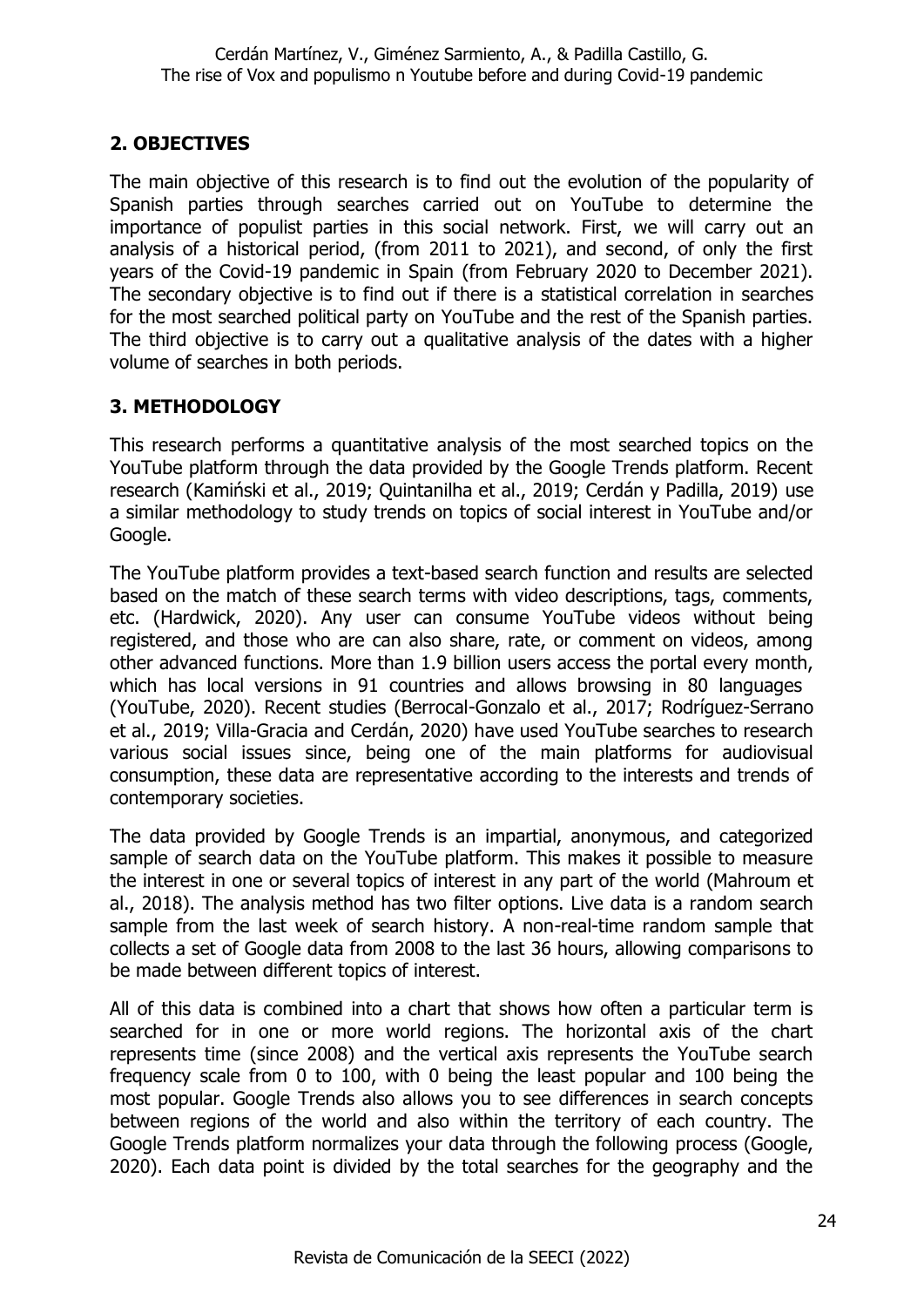time range it represents to compare relative popularity. Otherwise, the places with the highest search volume would always rank higher. The resulting numbers are scaled in a range from 0 to 100 based on the ratio of one topic to all searches across all topics. Different regions that show the same search interest for a term do not always have the same total search volumes. For example, a country with few inhabitants where 80% of queries correspond to a specific word, will reflect a higher score than a country with a large population where only 40% of queries correspond to this word (Google, 2020).

We will use data from Google Trends to perform two analyses. The first will be a descriptive statistical analysis where we will show the global search rates and the main peaks of interest in two periods, that of the last ten years (2011 to 2021) and that of the pandemic (from February 2020 to December 2021). Later we will identify the party that obtained the highest search volume and the party that obtained the highest peak of interest. Finally, we will carry out several regression analyses to assess the correlation in the interest of YouTube searches between the most popular party on this social network and the other Spanish parties.

#### **4. RESULTS**

The results show a global index of searches in the historical period (2011-2021) led by Vox (7.6) and Unidas Podemos (6.3), followed by the PSOE (4.4), PP (3.6), and Ciudadanos (2.3) (Figure 1, A). During the period of the Covid-19 pandemic (from February 2020 to December 2021), Vox leads the list of the most searched parties on YouTube (15.3). Next are: PP (4.2), Unidas Podemos (3.6), PSOE (2.1), and Ciudadanos (0.8) (Figure 1, B).

The maximum peak of searches during the historical period occurs in April 2019 in searches carried out for the Vox party (100). A date that coincides with the entry into congress with 24 seats of Abascal's party. During the pandemic, the highest rate of searches occurs on October 18<sup>th</sup>, 2020, also in favor of the party of Santiago Abascal (100). A date that coincides with the failed motion of censure against the government of Pedro Sánchez for the management of the Covid-19 pandemic.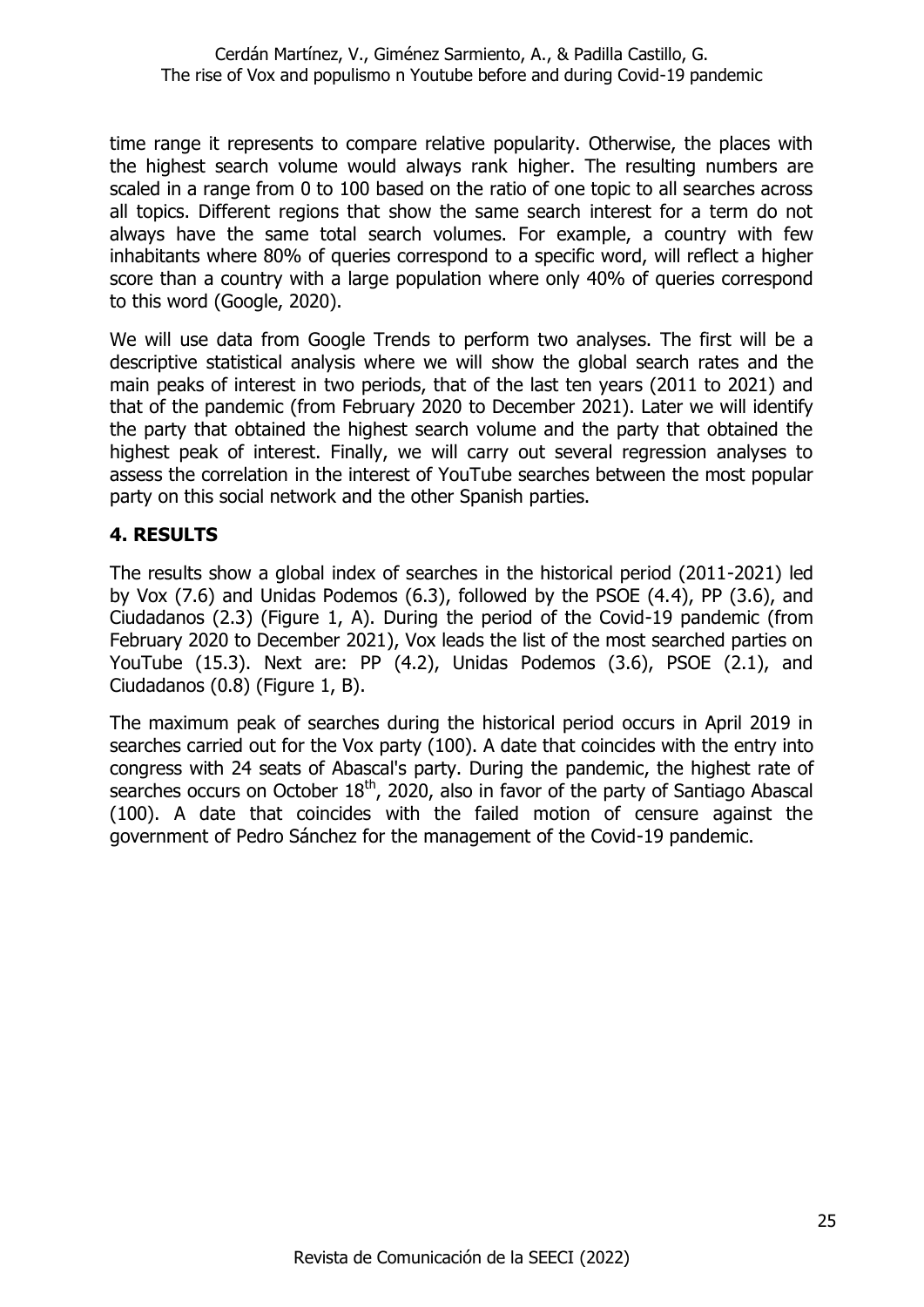





**Source: Own elaboration** 

Likewise, the chart shows (Figure 1, A) a predominant interest in "Podemos" between May 2014 and June 2016, obtaining a maximum search peak in December 2015. Search interest in "Vox" arises in October 2018 and reaches its first peak in December 2018 (60). From that date, until the end of 2021, it remains the party with the most searches on YouTube (Figure 1, A).

During the period of the Covid-19 pandemic (Figure 2, B), searches for "Vox" show a much higher interest than the rest of the parties throughout the year. Only surpassed by "Unidas Podemos" at the beginning of December 2020 (13) and equaled at the beginning of May 2021 (20). This last date coincides with the resignation of Pablo Iglesias from "Unidas Podemos".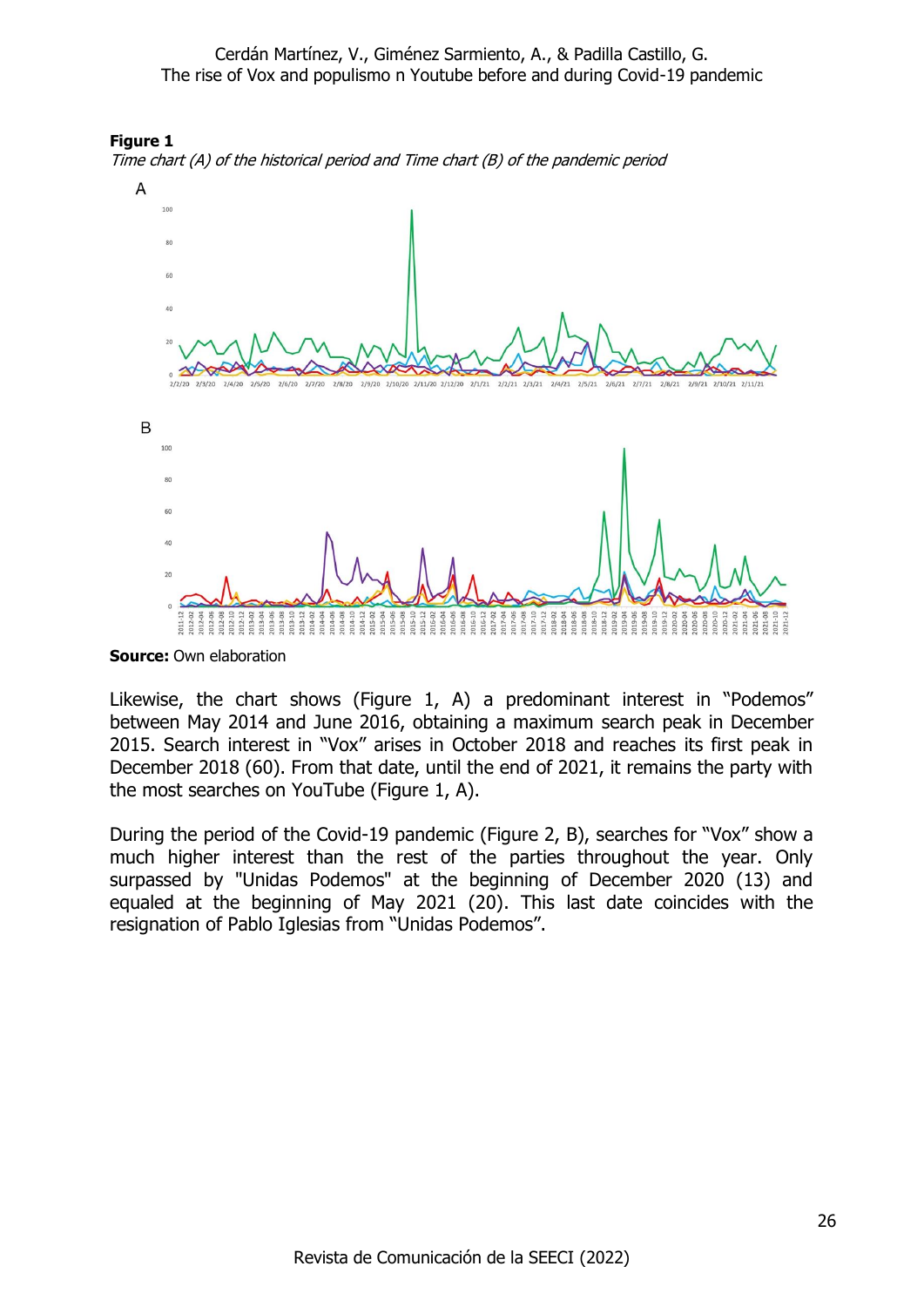#### **Figure 2**

Regression analysis between searches on YouTube for "Vox" and the other political parties during the last ten years (2011 to 2021)



**Source:** Own elaboration

Next, we perform a statistical analysis (Figure 2 and Figure 3) to compare the most searched party on YouTube in both periods (Vox) with the rest of the parties. To assess the correlation between YouTube searches, we will perform several regression analyses. The results indicate that the closer  $R<sup>2</sup>$  is to 1, the greater the correlation between the two analyzed variables. Conversely, the closer R² is to 0, the lower the correlation.

The results of the regression analysis between the data from YouTube searches for "Vox" and "PP" in the historical period (2011 to 2021) indicate that  $R^2 = 0.51$  and that during the pandemic period  $R^2 = 0.15$ . When comparing the data from "Vox" with "PSOE", the results show  $R^2 = 0.05$  and  $R^2 = 0.02$ , in each of the analyzed periods, respectively. Between "Vox" and "Unidas Podemos" it was  $R^2 = 0.001$  and  $R^2 = 0.06$ , and between "Vox" and "Ciudadanos" it was  $R^2 = 0.03$  and  $R^2 = 0.001$ .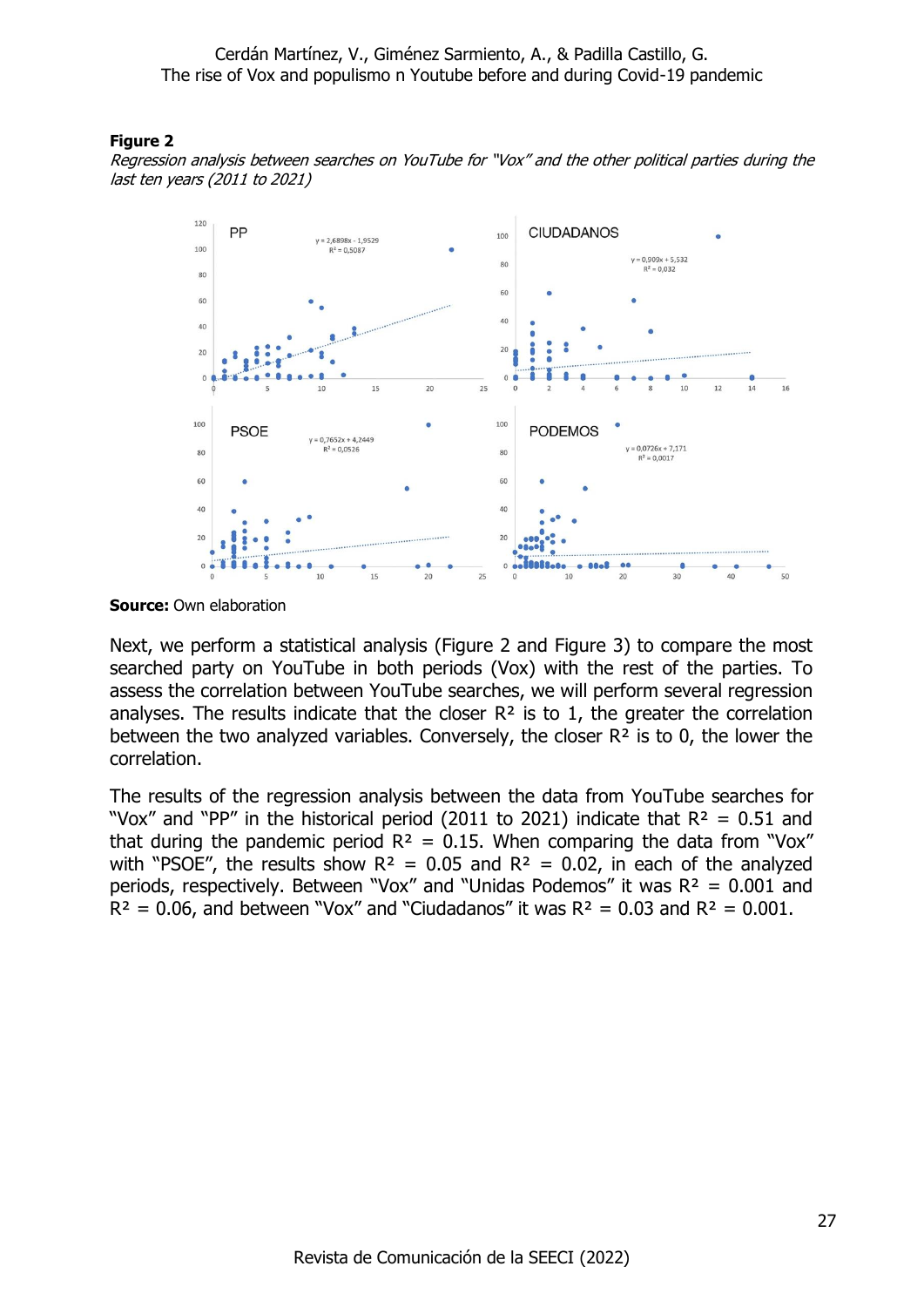#### **Figure 3**

Regression analysis between YouTube searches for "Vox" and the other political parties during the pandemic (from February 2020 to December 2021).



# **5. DISCUSSION**

The results of this study reflect relevant data on the interest of Spanish citizens in searching for videos with political content on YouTube. In the first place, a boom is observed in the temporal chart of the so-called populist parties (Olivas, 2021; González Castro, 2021) in the middle of the analyzed decade. As of May 2015, the interest in Podemos is the most prominent and, however, at the end of the decade, between 2018 and 2019, a new political party burst in with such force that in a very short time it manages to tie in the global index of searches to the Partido Popular (PP) and Podemos. Likewise, the party of Santiago Abascal, Vox, is positioned in a very short time as the party that generates the most interest in searches on YouTube throughout the Spanish territory.

On the other hand, the data demonstrate a hegemony of the interest of Spaniards in the Vox party considered by several authors (Siscar, 2019; Hernández Conde and Fernández García, 2019; Espartero, 2019) to have a far-right ideology. On the other hand, Ciudadanos is the one with the least impact on YouTube in the analyzed periods. The PSOE, the party of the current president of the Spanish government, is in a very similar situation, with much lower data.

Vox reaches a maximum search peak in October 2020, a date that coincides with the motion of censure against the government of Pedro Sánchez for the management of the Covid-19 pandemic. Although the motion did not have the support of any other parliamentary group (52 votes against 298), this fact seems to have helped Vox increase its popularity on YouTube.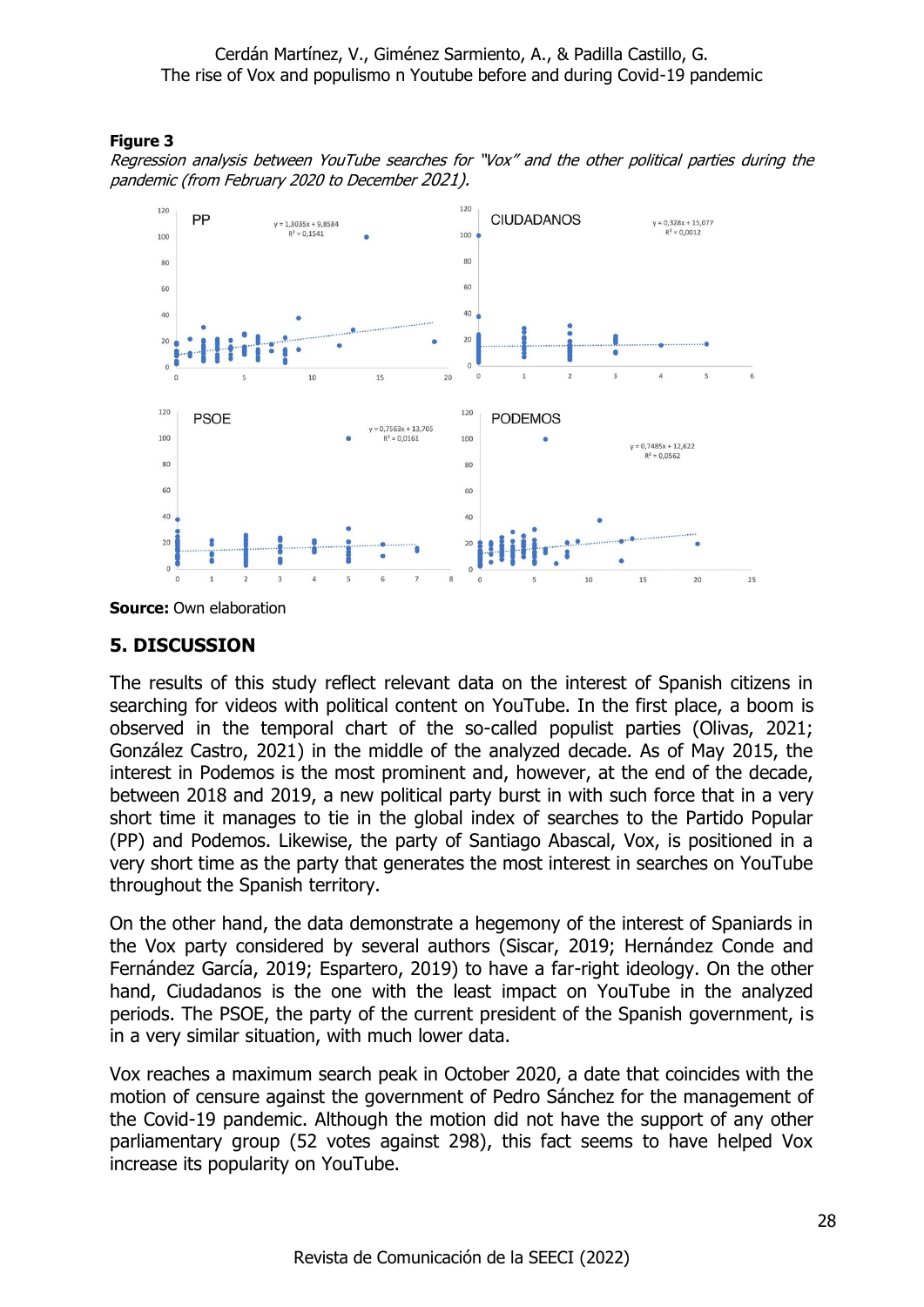The regression analyzes indicate that the parties that obtained a more correlative result were Vox and PP. This leads us to the conclusion that the citizens who were interested in the searches for both parties on YouTube did so in a more correlative way than with the other parties, whose results were much lower (R <0.06 in both periods). This also leads us to think that the two most active opposition parties, during the pandemic, had similar strategies that accentuated citizen searches more correlatively than with the other parties. Likewise, it stands out that both Vox and PP (conservative parties) were the ones that obtained the greatest interest in YouTube searches during the pandemic.

We conclude that current Spanish socio-political affairs have influenced the popularity of the political parties analyzed on YouTube and that the party that has taken the best advantage of this situation is Vox. Specifically, Santiago Abascal's party has been the most searched before and during the health crisis on YouTube. YouTube is, according to several studies (Reguillo, 2014; González Gómez, 2018; Fischer, 2018), one of the social networks most used by young people today. That Vox is the most sought-after party in recent years coincides with other studies (Siscar, 2019; Hernández Conde and Fernández García, 2019; Espartero, 2019) that relate the intention to vote of young Spaniards with Abascal's party and with populist speeches.

Likewise, the success of the popularity of Vox on YouTube is related to the idea of aestheticizing politics (Rancière, 2006; Rockhill and Watts, 2009; Ungureanu, 2015; Arceo, 2021) where the objective of political messages is to provoke a nice image of politicians that connects with consumers, an attractive image and speech that generates many searches. Something that today is related to audiovisual consumption on the multiscreen. Citizens are not only satisfied with watching television but also want feedback on this audiovisual content on other platforms, whose interlocutors (in many cases, YouTubers) seem to have no relationship with the interests of the big media (Turnbull-Dugarte, 2019; Ferreira, 2019; Sampietro and Sánchez-Castillo, 2020). Something that, according to the data from this study, has benefited Vox over other parties.

Despite the results obtained, we want to highlight several limitations and/or possible avenues for future studies. We have not been able to identify if the searches carried out by citizens were positive or negative, that is if they were searches that improved or worsened the popularity of the analyzed parties. We also do not know if the videos consumed were humorous, fake news, informative, content from YouTubers, etc... It is also pending for future studies to examine other social networks such as Instagram or TikTok, to assess whether the data of interest in the searches of parties is similar to YouTube, or is it an exceptional case. This could tell us if there are social networks that are more prone to one political party or another.

Despite the limitations, we consider that this research can contribute to a better understanding of the evolution of the popularity of Spanish political parties in a social network as widespread as YouTube. And also, to understand that part of Vox's parliamentary success is based on the dissemination of messages in non-traditional media. Abascal's party, considered by some authors (Rinken, 2019; Ferreira, 2019;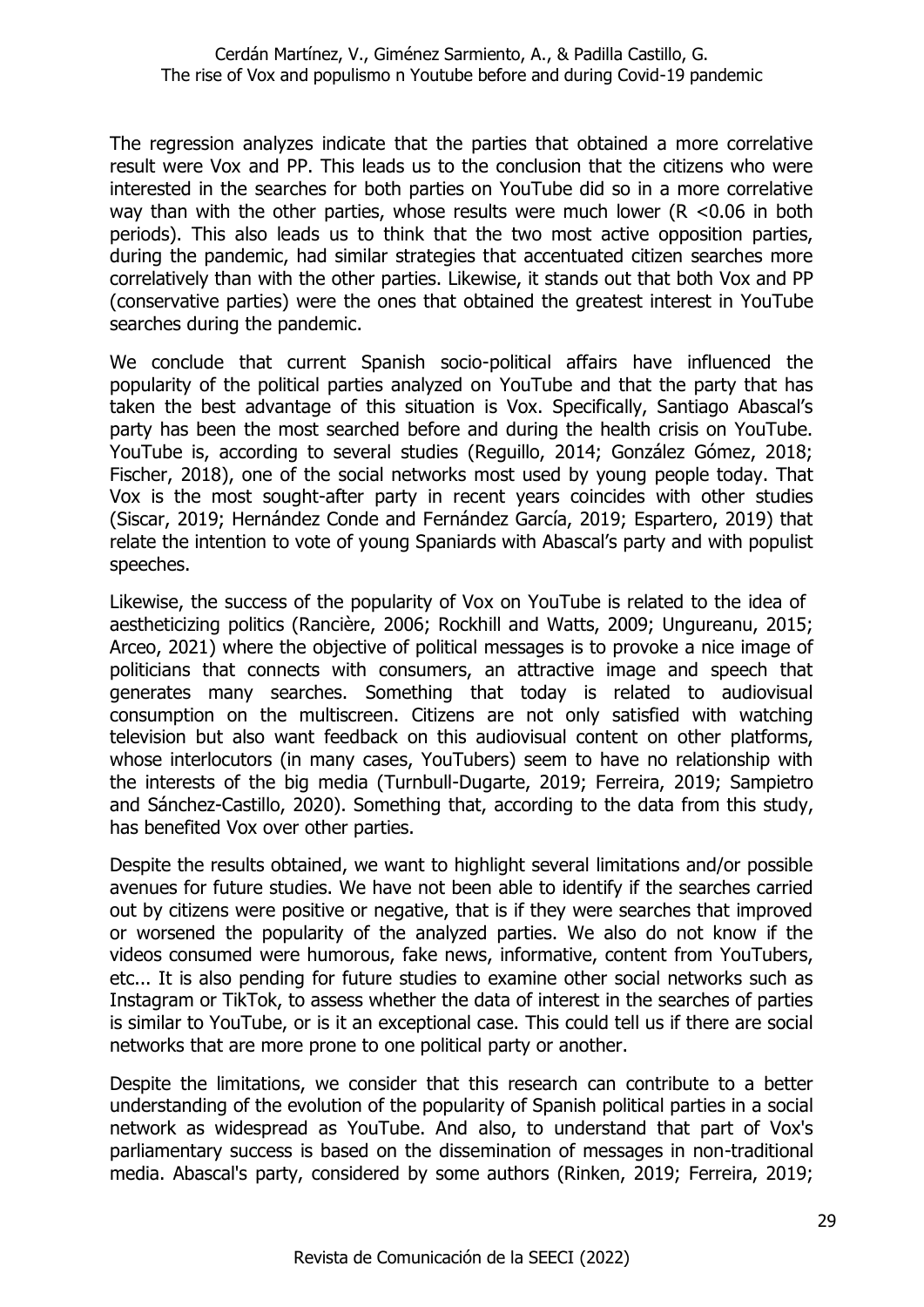Turnbull-Dugarte, 2019; Olivas, 2021; González Castro, 2021) as a populist party of the new extreme right, has become, according to the data analyzed in this article, the party that has gained the most popularity on YouTube before and during the Covid-19 pandemic.

#### **6. REFERENCES**

- Acosta, M. y Quintana, L. (2010). De la estetización de la política a la comunidad desobrada. Revista de estudios sociales, 35, 53–65. <https://doi.org/10.7440/res35.2010.05>
- Álvarez Junco, J. (2014). Virtudes y peligros del populismo. El País.
- Arceo, C. (2021). Aestheticization of violence and politics of perception. Academia Letters. 10(20), 13-19.<https://doi.org/10.20935/al2289>
- Babul, F. (2011). Crisis del espacio público y estetización de la política: hacia una nueva democracia audiovisual. Comunicación y Medios, 16(2), 73-90. <https://doi.org/10.5354/0716-3991.2009.15014>
- Barberá González, R. y Martín del Fresno, F. (2019). El populismo de izquierdas en el discurso de Pablo Iglesias. Revista de Comunicación de la SEECI, 49, 141-158.<http://doi.org/10.15198/seeci.2019.49.141-158>
- Barrientos Báez, A., Caldevilla Domínguez, D. y Vargas Delgado, J. J. (2019). El protocolo, la puesta en escena y la persuasión en los debates políticos televisados. Redmarka. Revista de Marketing Aplicado, 23(3), 17-27. <https://doi.org/10.17979/redma.2019.23.3.5872>
- Berrocal-Gonzalo, S., Martín-Jiménez, V. y Gil-Torres, A. (2017). Líderes políticos en YouTube: información y politainment en las elecciones generales de 2016 (26J) en España. El profesional de la información, 26(5), 937-946.
- Bickerton, C. y Invernizzi Accetti, C. Populism and Technocracy (2017). The Oxford Handbook of Populism. Oxford, 326-341.
- Brett, W. (2013). What's an Elite to Do? The Threat of Populism from Left, Right and Centre. The Political Quarterly. 84 (3), 410-413. <https://doi.org/10.1111/j.1467-923X.2013.12030.x>
- Casero-Ripollés, A., Sintes-Olivella, M. y Franch, P. (2017). The Populist Political Communication Style in Action: Podemos's Issues and Functions on Twitter During the 2016 Spanish General Election. American Behavioral Scientist, 61(9), 986-1001.<https://doi.org/10.1177/0002764217707624>
- Cavaller, V. (2017). Mundo postverdad y uso intensivo de la tecnología. COMeIN, 62. <https://doi.org/10.7238/c.n62.1703>
- Cerdán Martínez, V., García Guardia, M. L. y Padilla Castillo, G. (2020). Alfabetización moral digital para la detección de deepfakes y fakes audiovisuales. CIC. Cuadernos De Información Y Comunicación, 25, 165-181.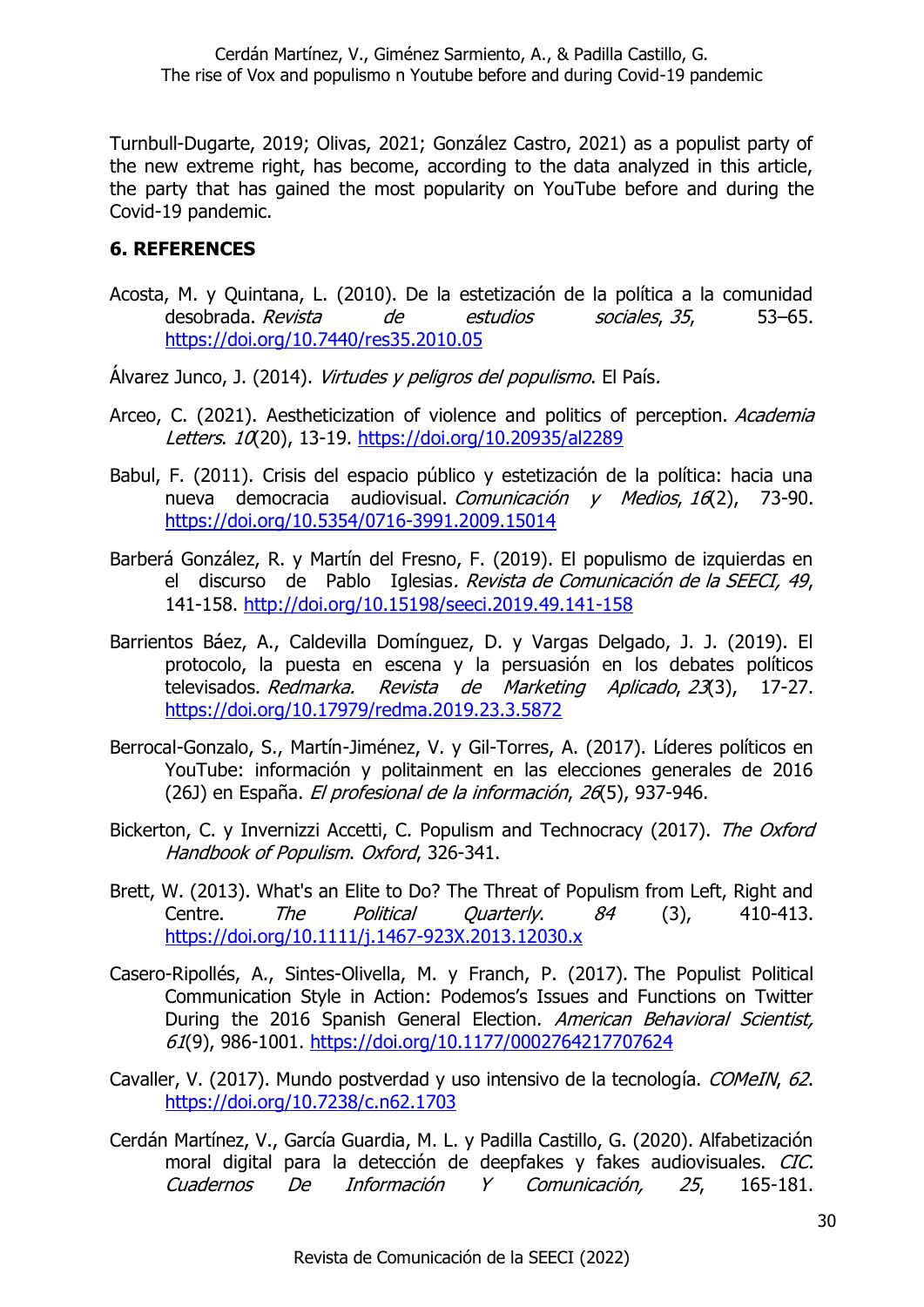<https://doi.org/10.5209/ciyc.68762>

- Cerdán Martínez, V. y Padilla Castillo, G. (2019). Historia del fake audiovisual: deepfakey la mujer en un imaginario falsificado y perverso. Historia y comunicación social 24(2), 505-520.
- Cerdán, V., García, A. L. G. y Moraleda, I. J. M. (2021). 360 video trend on YouTube before and during the COVID-19 pandemic. Journal of Creative  $Commonications,$   $10(2),$  257-262. <https://doi.org/10.1177/09732586211038923>
- Cortese, J. y Proffitt, J. M. (2012). Looking Back as We Prepare to Move Forward: US Presidential Candidates' Adoption of YouTube. Cyberpsychology, Behavior, and Social Networking, 15(12), 693-697.<https://doi.org/10.1089/cyber.2012.0185>
- Cottrell, D., Herron, M. C. y Westwood, S. J. (2018). An exploration of Donald Trump's allegations of massive voter fraud in the 2016 General Election. *Electoral* Studies, 51, 123-142. <https://doi.org/10.1016/j.electstud.2017.09.002>
- De-Aguilera-Moyano, M., Castro-Higueras, A. y Pérez-Rufí, J. (2018). Between broadcast yourself and broadcast whatever: YouTube's homepage as a synthesis of its business strategy. El profesional de la información, 28(2), 123-143.
- DEEL. Diccionario Etimológico Español (s.f.). [http://etimologias.dechile.net/?populismo.](http://etimologias.dechile.net/?populismo) Consultado el 11 de mayo de 2020.
- Dementiev, A.V. (2019). Neofrancoism and the Problem of Territorial Integrity of Modern Spain. MGIMO Review of International Relations 64, 129- 146. <https://doi.org/10.24833/2071-8160-2019-1-64-129-146>
- Espartero, M. (2019). Vox y Podemos fueron los partidos más votados por los varones menores de 30 años el 10-N. El Español. [https://www.elespanol.com/espana/politica/20191116/vox-podemos-partidos](https://www.elespanol.com/espana/politica/20191116/vox-podemos-partidos-votados-varones-menores-anos/444955990_0.html)[votados-varones-menores-anos/444955990\\_0.html](https://www.elespanol.com/espana/politica/20191116/vox-podemos-partidos-votados-varones-menores-anos/444955990_0.html)
- Ferreira, C. (2019). Vox as representative of the radical right in Spain: A study of its ideology. Revista española de ciencia política. 51, 73-98. <https://doi.org/10.21308/recp.51.03>
- Fischer, L. (2018). Los youtubers, nuevos líderes de opinión y su influencia en la decisión de compra en las jóvenes mexicanas. Redmarka. Revista de Marketing Aplicado, 1(022), 191-207. <https://doi.org/10.17979/redma.2018.01.022.4942>
- González Castro, J. (2021). Comunicación y populismo 2.0 en la nueva política española: El caso de Unidas Podemos y Vox. AD Research, 26(26), 76-103. <https://doi.org/10.7263/adresic-026-09>
- González Gómez, O. (2018). Apropiación y hábitos de consumo de jóvenes en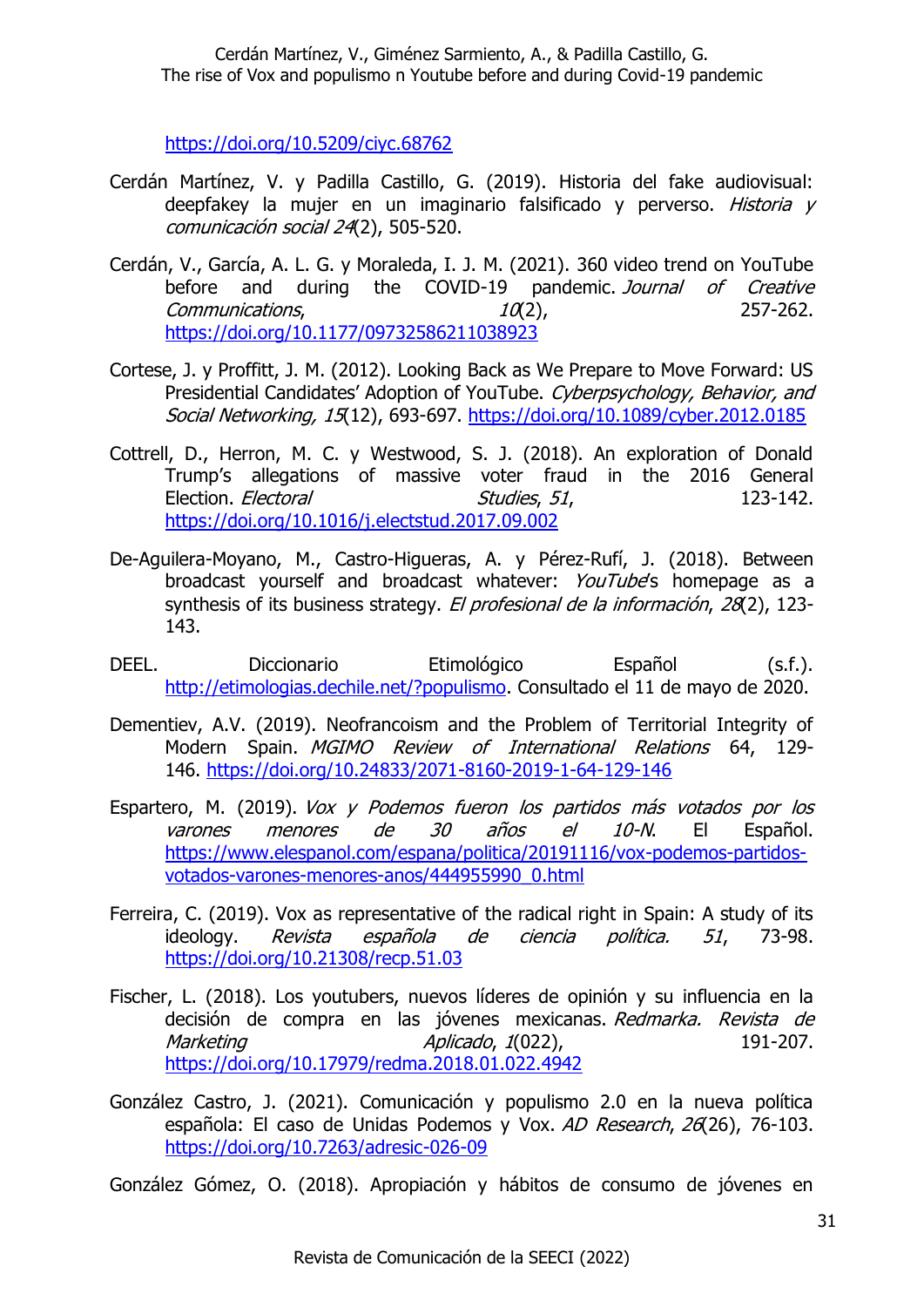Colombia frente al contenido de los youtubers. Dixit, 28(12), 130-154. <https://doi.org/10.22235/d.v0i28.1578>

- Google. Google Trends. Consultado el 12 de diciembre de 2021 <https://trends.google.es/trends/?geo=ES>
- Guerrero Pérez, E., González Oñate, C. y Kimber Camussetti, D. (2018). La televisión de los mileniales: una aproximación a sus hábitos de visionado. Anàlisi: Quaderns de Comunicació i Cultura, 59, 121-138. <https://doi.org/10.5565/rev/analisi.3151>
- Hardwick, J. (2020). Top YouTube Searches. Ahrefs. [https://ahrefs.com/blog/top](https://ahrefs.com/blog/top-youtube-searches/)[youtube-searches/](https://ahrefs.com/blog/top-youtube-searches/)
- Hernández Conde, M. y Fernández García, M. (2019). Partidos emergentes de la ultraderecha: ¿fake news, fake outsiders? Vox y la web Caso Aislado en las elecciones andaluzas de 2018. Teknokultura, 16(1), 33-53. <https://doi.org/10.5209/tekn.63113>
- Hernández-Santaolalla, V. y Sola-Morales, S. (2019). Postverdad y discurso intimidatorio en Twitter durante el referéndum catalán del 1-O. Observatorio (OBS\*), 13(1), 30-51.<https://doi.org/10.15847/obsobs13120191356>
- Iniesta, P. (2016). Consciously populist: Deconstructing the discourse of Podemos' Pablo Iglesias. *International Journal of Media & Cultural Politics, 12*(2), 257-263. [https://doi.org/10.1386/macp.12.2.257\\_7](https://doi.org/10.1386/macp.12.2.257_7)
- Jareño Romera, M. (2019). MUDDE, CAS Y ROVIRA KALTWASSER, CRISTÓBAL (2019): POPULISMO: UNA BREVE INTRODUCCIÓN. Anuario Del Conflicto Social, (8). https://doi.org/10.1344/ACS2019.8.1
- Kahan, A. (2018). Why Steve Bannon Is Not a Fascist. Society, 55(4), 303-307. <https://doi.org/10.1007/s12115-018-0259-5>
- Kamiński, M., Loniewski, I. y Marlicz, W. (2019). Global internet data on the interest in antibiotics and probiotics generated by Google Trends. Antibiotics, 8, (3), 147-155.<https://doi.org/10.3390/antibiotics8030147>
- León, P. S. (2017). Pueblo, oligarquía, clase media y plebe: combinaciones para pensar históricamente el populismo en la España contemporánea. Arizona Journal of Hispanic Cultural Studies, 21(1), 137-158. <https://doi.org/10.1353/hcs.2017.0008>
- Lobillo Mora, G. M. y Gallart Moreno, R. (2020). Análisis de la Crisis Reputacional Universitaria a través de las Redes Sociales Twitter y Facebook. Estudio del Caso de la Universidad Rey Juan Carlos. Doxa, 30, 369-388. <https://doi.org/10.31921/doxacom.n30a19>
- López, C. (2000). *Etimologias*. Addison Wesley Longman.

Losiggio, D. (2018). Sobre las antinomias historia vs. memoria y estetización vs.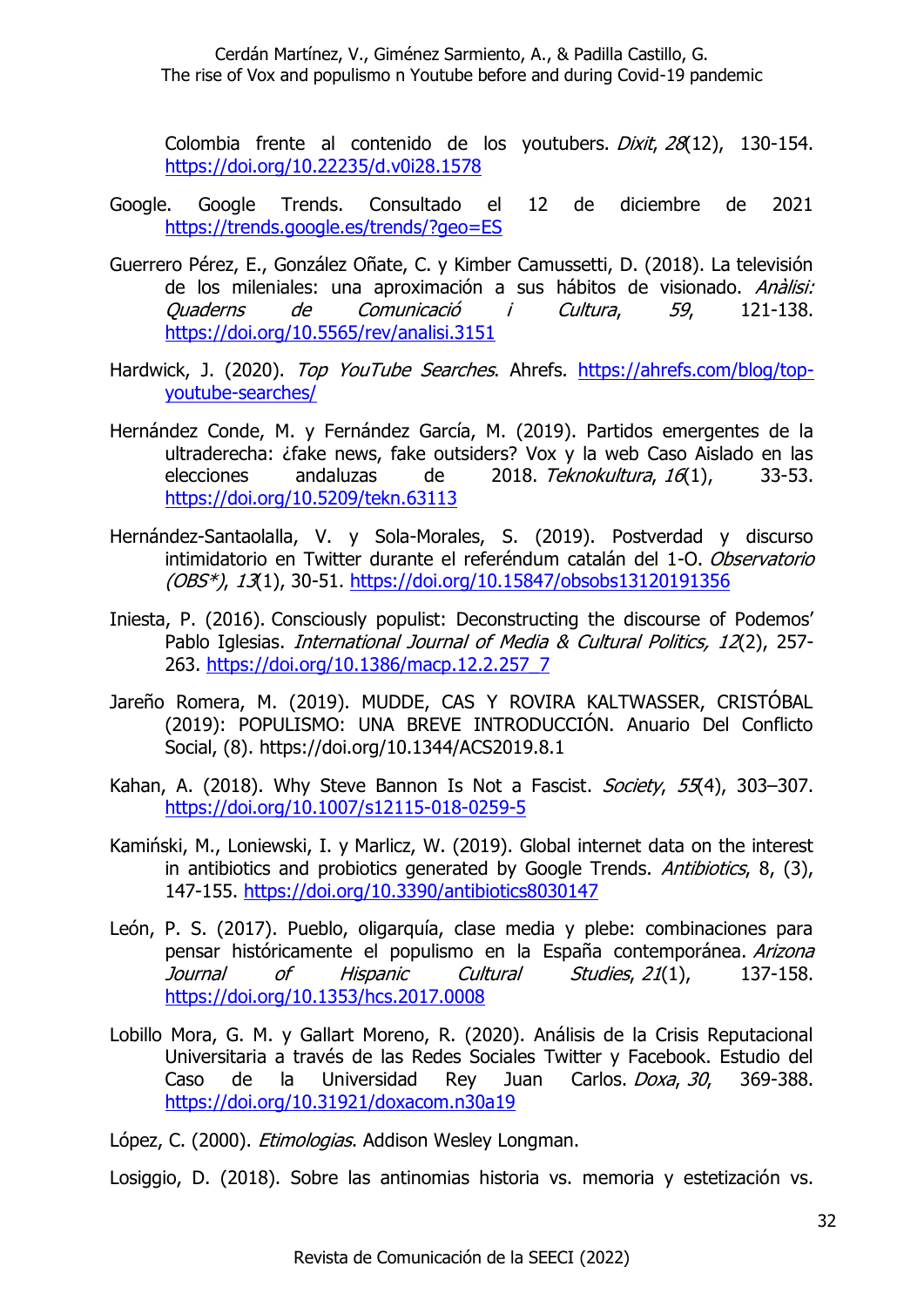politización: identificación de un prejuicio "ilustrado" sobre la política contemporánea. Consejo Latinoamericano de Ciencias Sociales, 22(2), 135- 150.

- Matthews-Ferrero, D. (2018). Contemporary European populism and the return of history *Revista cidob d afers internationals*, 119, 85-111. <http://doi.org/10.24241/rcai.2018.119.2.85>
- McDonnell, D., y Cabrera, L (2019). The Right-Wing Populism of India's Bharatiya Janata Party (and why comparativists should care). *Democratization. 26*(3): 484-501.<https://doi.org/10.1080/13510347.2018.1551885>
- Olivas Osuna, J. J. (2021). Populismo en España: Fundamentos Teóricos y Relatos Dominantes. Araucaria, 47, 371-401. <https://doi.org/10.12795/araucaria.2021.i47.17>
- OMS (2020). COVID-19: cronología de la actuación de la OMS. OMS. [https://www.who.int/es/news-room/detail/27-04-2020-who-timeline---covid-](https://www.who.int/es/news-room/detail/27-04-2020-who-timeline---covid-19)[19](https://www.who.int/es/news-room/detail/27-04-2020-who-timeline---covid-19)
- Park, B. (2018). Populism and Islamism in Turkey. Turkish Studies. 19(2): 169-175. <https://doi.org/10.1080/14683849.2017.1407651>
- Prother, M. (2021). Some among America's military allies believe Trump deliberately attempted a coup and may have had help from federal law-enforcement officials. Business Insider.
- Quintanilha, L., Souza, L., Sanches, D., Senos-Demarco, R. y Ferreira-Fukutani, K. (2019). The impact of cancer campaigns in Brazil: a Google Trends analysis. Ecancer medical science, 963(13), 1-9. <https://doi.org/10.3332/ecancer.2019.963>
- Rancière, J. (2006). El viraje ético de la estética y la política. Santiago de Chile: Palinodia. ISBN 978-956-843-802-9
- Reguillo, R. (2014). Navegaciones errantes. De músicas, jóvenes y redes: de Facebook a Youtube y viceversa. Comunicación y Sociedad (Guadalajara), 18, 135-171.<https://doi.org/10.32870/cys.v0i18.194>
- Rinken, S. (2019). Actitudes ante la inmigración y comportamiento electoral en España. Anuario CIDOB de la Inmigración 2019 , 21, 68-81. <https://doi.org/10.24241/AnuarioCIDOBInmi.2019.68>
- Rivas, J. (2019). Evolution of Leadership Styles of the New Political Parties in Mexico and Spain: Andres Manuel Lopez Obrador, Pablo Iglesias and Albert Rivera (2014-2016) Revista mexicana de ciencias políticas y sociales, 64, 221-253. <https://doi.org/10.22201/fcpys.2448492xe.2019.235.64108>
- Rivas, J. (2019). The Populist Strategy: a Risk for Democracy or an Opportune Device for Political Change? Araucaria-revista iberoamericana de filosofía política  $\gamma$  humanidades. 21, 605-628.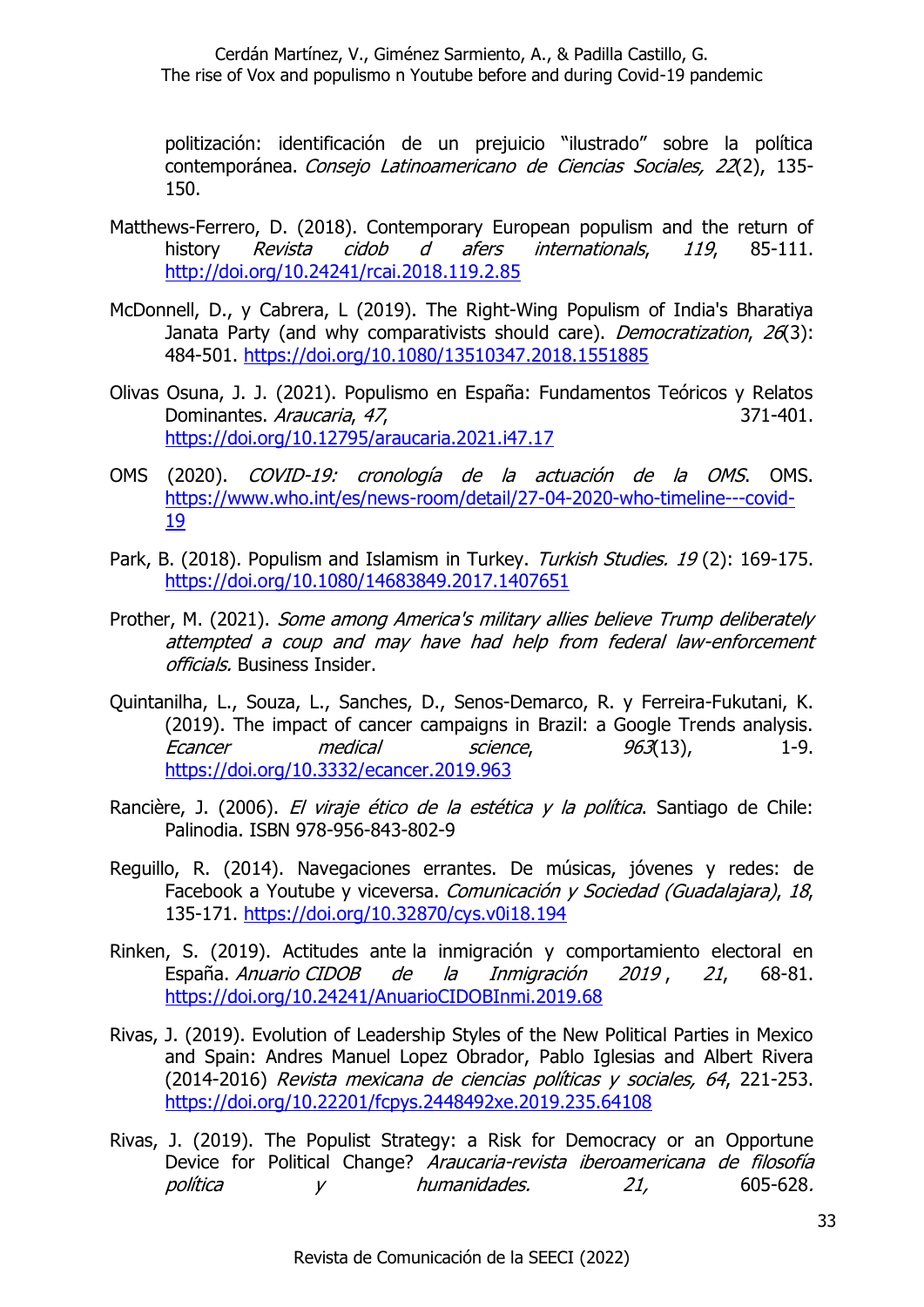<https://doi.org/10.12795/araucaria.2019.i42.26>

- Rockhill, G. y Watts, P. (2009). Jacques Rancière : history, politics, aesthetics: History, politics, aesthetics. Duke University Press.
- Rodríguez Sáez, A. (2021). La génesis del populismo en España entre 2011 y 2013: un análisis desde la demanda. Reis, 62, 202-223 <https://doi.org/10.5477/cis/reis.173.121>
- Rodríguez-Serrano, A., García-Catalán, S. y Martín-Núñez, M (2019). Estrategias narrativas audiovisuales de desinformación en YouTube de la nueva extrema derecha europea. El profesional de la información, 28(3), 145-167. <https://doi.org/10.3145/epi.2019.may.11>
- Sampietro, A. y Sánchez-Castillo, S. (2020). Building a political image on Instagram: A study of the personal profile of Santiago Abascal (Vox) in 2018.  $Commonization$  y  $Society,$  33(1), 169-184. <https://doi.org/10.15581/003.33.1.169-184>
- Siscar, M. (2019). Los jóvenes españoles que votan a la ultraderecha. The New York times. [https://www.nytimes.com/es/2019/04/26/espanol/vox-espana](https://www.nytimes.com/es/2019/04/26/espanol/vox-espana-jovenes.html)[jovenes.html](https://www.nytimes.com/es/2019/04/26/espanol/vox-espana-jovenes.html)
- Turnbull-Dugarte, S. (2019). Explaining the end of Spanish exceptionalism and electoral support for Vox. Research v politics, 6, 123-145. <http://doi.org/10.1177/2053168019851680>
- Ungureanu, C. (2015). Aestheticization of politics and ambivalence of self-sacrifice in Charlie Brooker'sThe National Anthem. Journal of European Studies, 45(1), 21-30.<https://doi.org/10.1177/0047244114553767>
- Vampa, D. (2020). Competing forms of populism and territorial politics: the cases of Vox and Podemos in Spain. Journal of Contemporary European Studies, 20(2), 1-18. <https://doi.org/10.1080/14782804.2020.1727866>
- Vidal, M. P. (2018). Media coverage of Podemos political party in el país and público: an analysis from the framing theory. *Vivat academia, 143*. 111-133. <https://doi.org/10.15178/va.2018.143.111-134>
- Villa-Gracia, D. y Cerdán, V. (2020). Evolución de la popularidad de Donald Trump y otros mandatarios internacionales en Google Trends (2016-2019). El Profesional de La Información, 29(1), 134-146. <https://doi.org/10.3145/epi.2020.ene.12>
- Ylarri, J. (2015). Populismo, crisis de representación y democracia. FORO. Revista de Ciencias Jurídicas y Sociales, Nueva Época, <sup>18</sup>(1), 179- 199. [https://doi.org/10.5209/rev\\_FORO.2015.v18.n1.49695](https://doi.org/10.5209/rev_FORO.2015.v18.n1.49695)

Zugasti Azagra, R. y García Ortega, C. (2018). Los temas de los líderes políticos